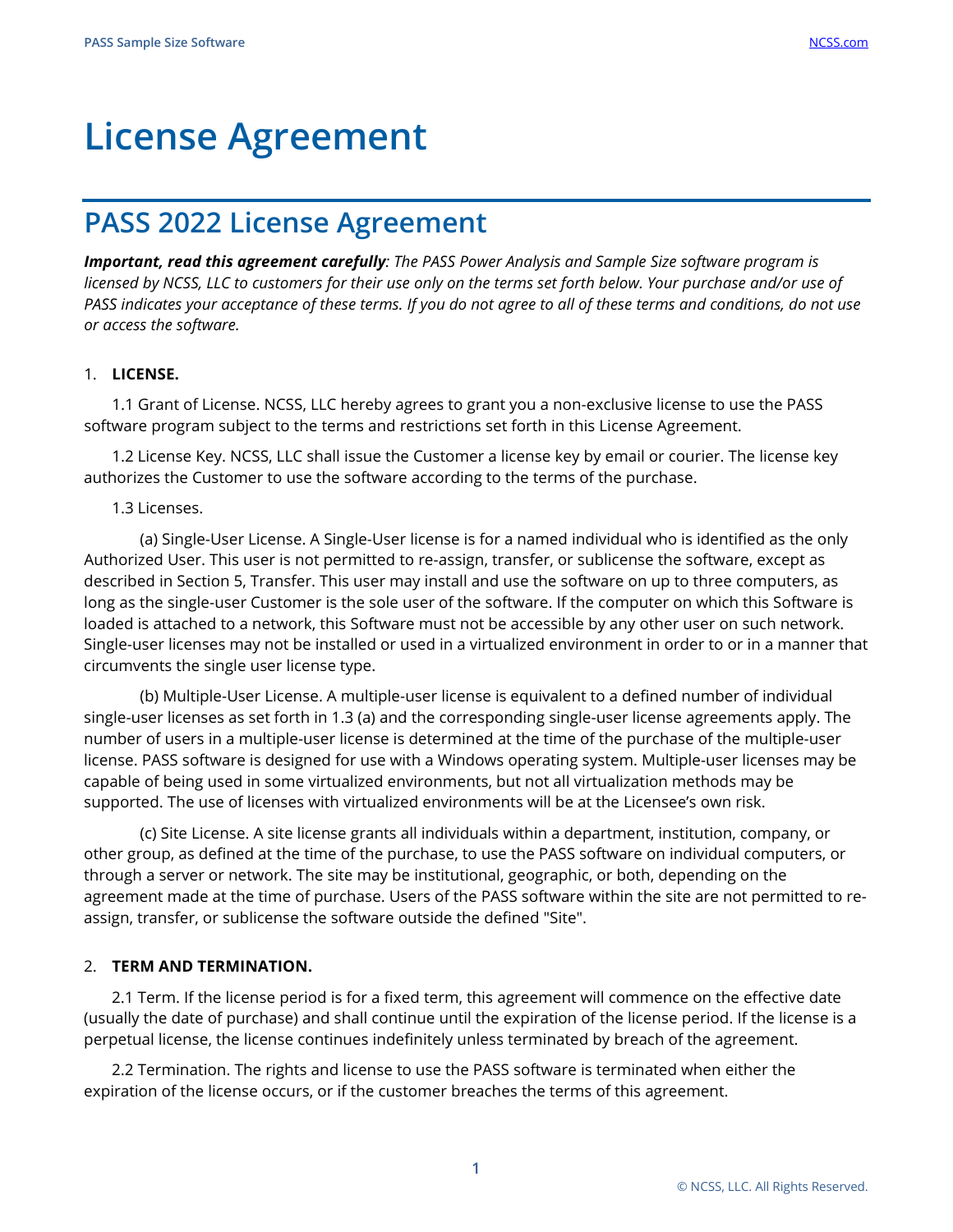3. **COPYRIGHT.** PASS and its documentation are copyrighted. You may not copy or otherwise reproduce any part of PASS or its documentation, except that you may load PASS onto a computer as an essential step in executing it on the computer.

4. **RESTRICTIONS.** The Customer is not permitted to, nor permit any person to (a) disassemble, reverse engineer, de-compile, decrypt, or otherwise attempt to reconstruct or discover the source code of the PASS software; (b) modify, translate, or create derivative works of the PASS software; (c) sublicense, resell, rent, lease, distribute, market, commercialize, or otherwise transfer rights or usage to the PASS software; (d) embed the PASS software in any third-party applications, unless otherwise authorized in writing in advance by an officer of NCSS, LLC.

5. **TRANSFER.** Neither PASS nor its documentation, in whole or in part, may be copied, modified, transferred, or translated without written permission from NCSS, LLC, or except as expressly provided for in this agreement. A PASS license owner may transfer the license of PASS and its documentation, provided that the transferee agrees to be bound by the terms of this License Agreement. With one exception, PASS licenses may not be transferred more frequently than once in twelve months. The exception occurs when the licensee terminates employment at the institution or company. Provided the current licensee does not take the license with him or her, that is, discontinues use of or access to the PASS software, the license may be transferred to another individual, bound by the terms of this agreement, even when it is within twelve months of a purchase or previous transfer.

6. **ANTI-PIRACY.** Software piracy is illegal and NCSS, LLC and its affiliates reserve the right to take all legal steps to stop piracy of their products and pursue those who take part in these activities. As part of these anti-piracy efforts, the Software may contain security mechanisms intended to detect the installation or use of illegal copies of the Software and collect and transmit data relating to those illegal copies, and installation or use thereof, to NCSS, LLC and/or its affiliates, and/or their agents, contractors, suppliers, successors and assigns. PASS may use your internal network and Internet connection for the purpose of transmitting license-related data at the time of installation, registration, use of or update to the Software, and for validating the authenticity of the license related data in order to register your Software and protect NCSS, LLC against unlicensed or illegal use of the Software. By installing or using the PASS Software, Customer agrees to such detection, collection and transmission, as well as to the use of such data, for the purposes of identifying illegal usage and protecting and enforcing intellectual property rights.

7. **NO WARRANTY OF PERFORMANCE.** NCSS, LLC does not and cannot warrant the performance or results that may be obtained by using PASS. Accordingly, PASS and its documentation are licensed "as is" without warranty as to their performance, merchantability, or fitness for any particular purpose. The entire risk as to the results and performance of PASS is assumed by you. Should PASS prove defective, you (and not NCSS, LLC nor its dealer) assume the entire cost of all necessary servicing, repair, or correction.

8. **LIMITATION OF LIABILITY.** Neither NCSS, LLC nor anyone else who has been involved in the creation, production, or delivery of PASS shall be liable for any direct, incidental, or consequential damages, such as, but not limited to, loss of anticipated profits or benefits, resulting from the use of PASS or arising out of any breach of any warranty. Some states do not allow the exclusion or limitation of direct, incidental, or consequential damages, so the above limitation may not apply to you.